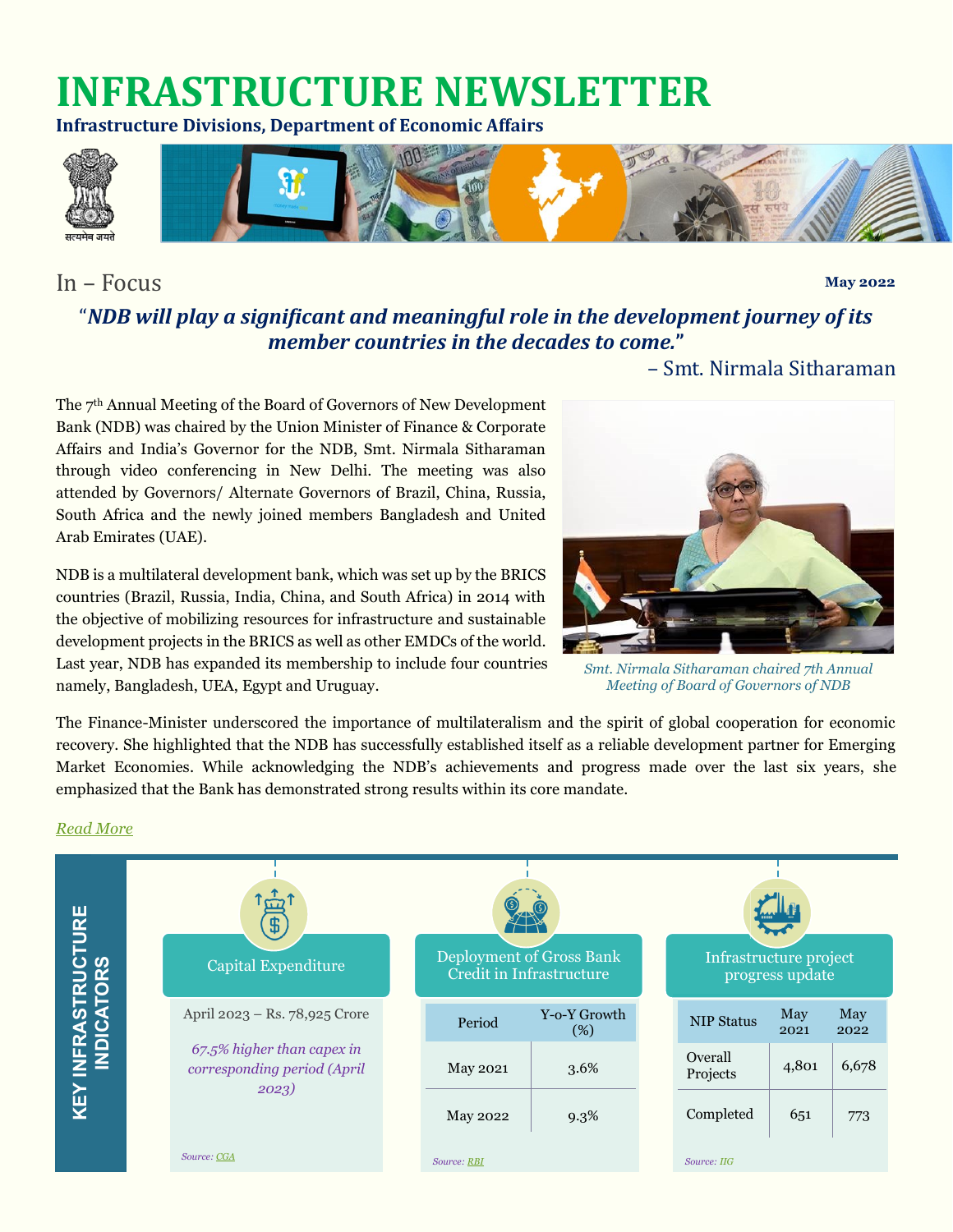# **INFRASTRUCTURE POLICY ENABLEMENT**

# Guidelines for early Resolution of Stuck Public Private Partnership (PPP) projects at Major Ports

The Ministry of Ports, Shipping & Waterways has finalized the guidelines to facilitate revival of Stressed Public Private Partnership (PPP) Projects at the Major Ports of India. These guidelines would expedite resolution of the cases under arbitration.

The stressed port asset, likely to be activated through re-bidding, will result in unlocking the blocked cargo handling capacity of approximately 27 MTPA thereby creating better trade opportunities for the prospective investors and generating revenue for the Port Authority. It will repose confidence in the investors/ concessionaires and generate employment opportunities.

# *[Read More](https://pib.gov.in/PressReleasePage.aspx?PRID=1824427)*

# Cabinet approves Amendments to the National Policy on Biofuels -2018

To increase biofuel production, several amendments proposed by National Biofuel Coordination Committee (NBCC) such as introduction of Ethanol Blended Petrol with up to 20% ethanol, allowance of more feedstocks for production of biofuels and export of biofuels in specific cases have been approved by the Union Cabinet, chaired by Prime Minister Shri Narendra Modi.

This proposal will also attract and foster developments of indigenous technologies which will pave the way for Make in India drive thereby leading to reduction in import of petroleum products besides generating more employment.

#### *[Read More](https://pib.gov.in/PressReleasePage.aspx?PRID=1826266)*

# New Guidelines of Micro & Small Enterprises Cluster Development Programme (MSE-CDP) approved

The guidelines, to be implemented during 15th Finance Commission Cycle (2021-22 to 2025-26), will aim at enhancing competitiveness and productivity of Micro & Small Enterprises by undertaking interventions such as:

- 1. Common Facility Centers (CFCs): The central government grant to be restricted to 70% of project cost for cost varying between Rs. 5.00 crore to Rs. 10.00 crore and 60% for cost varying between Rs. 10.00 crore to Rs. 30.00 crore.
- 2. Infrastructure Development: Grant will be restricted to 60% of project cost for project cost varying between Rs. 5.00 crore to Rs. 15.00 crore for setting up of new Industrial Estate / Flatted Factory Complex and 50% for up-gradation of existing Industrial Estate / Flatted Factory Complex.

# **MNRE issues advisory for the General Public on PM Kusum Scheme**

*Under the PM-KUSUM Scheme, subsidy is being provided for setting up of standalone solar pumps and for the solarization of agricultural pumps. Farmers can also install grid-connected solar power plants up to 2 MW. The scheme is being implemented by the designated departments of the state governments.*

### **Leading Oil PSUs sign Tripartite-cum-Escrow Agreement for upcoming dedicated ethanol plants**

*According to the Tripartite-cum-Escrow Agreement (TPA) signed among OMCs, project proponents and Banks, ethanol produced by these dedicated ethanol plants shall be sold to OMCs for blending with Petrol as per Govt of India's Ethanol Blended Petrol (EBP) Program.*

# **Government lifts "Export Prohibition" on Bamboo Charcoal for Higher Profitability of Bamboo Industry**

*The move will facilitate optimum utilization of raw bamboo and would reduce the high input cost thus making the bamboo-based industries, mostly in the remote rural areas, financially profitable.*

## **Quadripartite Agreement worth INR 274 Cr. signed by NMCG for development and management of 35 MLD STP at Maheshtala, WB**

*This project aims to stop the flow of sewage into River Ganga from Maheshtala; to be developed under Hybrid Annuity Mode ~ 40% of construction cost to be paid over 24 months of construction period and balance 60% to be paid as quarterly annuities over a period of 15 years*

*[Read More](https://pib.gov.in/PressReleasePage.aspx?PRID=1828284)*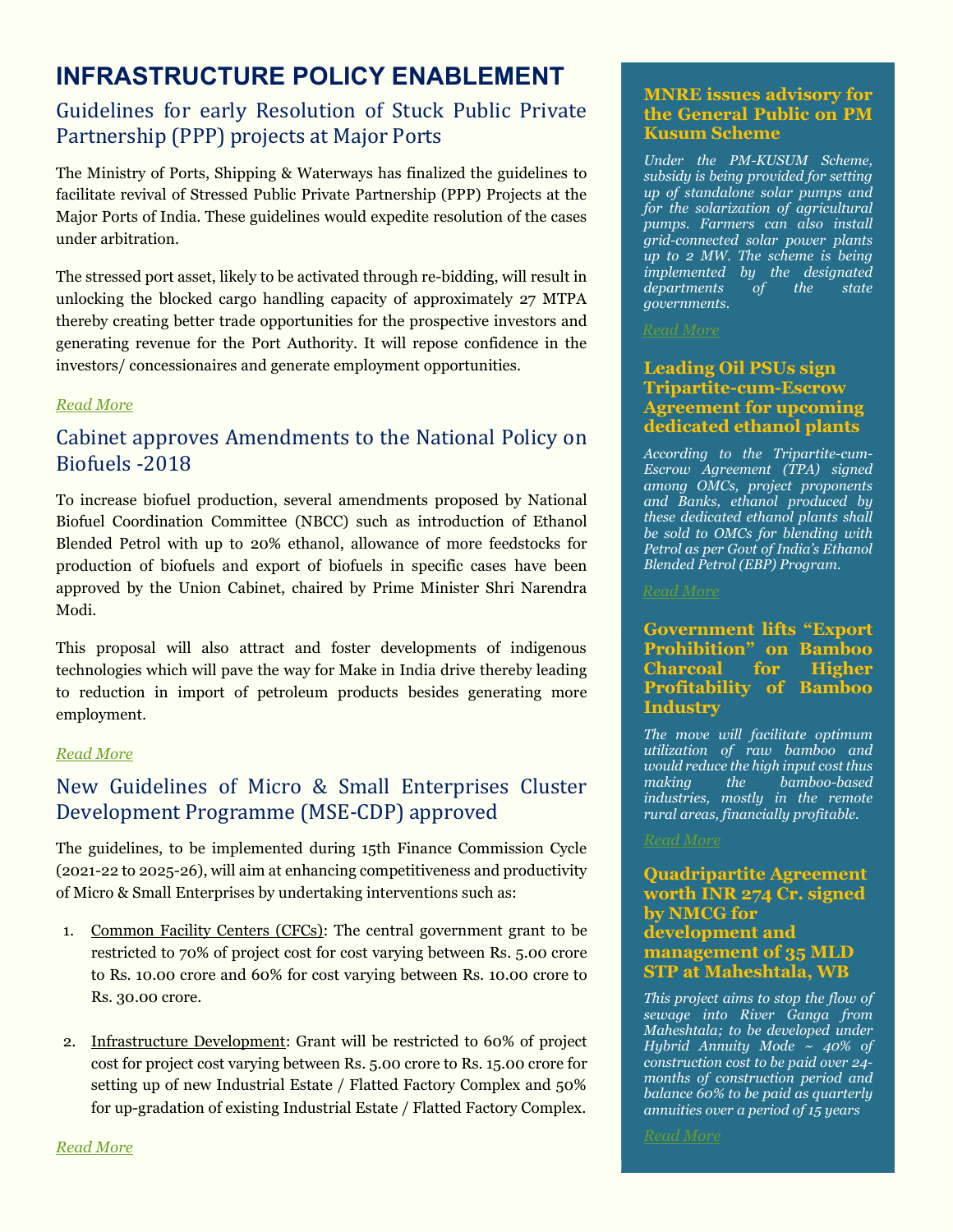# **INFRASTRUCTURE MARKET NEWS**

# "GatiShakti Sanchar" Portal to Streamline the process of Right of Way (RoW) Applications Across the Country

The portal will enable applicants form various Telecom Service providers (TSPs) as well as Infrastructure providers (IPs) to apply at a common portal for Right of Way permissions to lay down Optical Fibre Cable and for erecting mobile towers to State/UT Governments and local bodies. This would further facilitate easy rollout of 5G services in the country

# *[Read More](https://pib.gov.in/PressReleasePage.aspx?PRID=1825332)*

# Shri Nitin Gadkari chairs meeting to review the proposal of NHLML to revamp logistics and allied activities in Delhi region

NHLML plans to develop an efficient logistics system in Delhi by creating integrated freight villages at strategic locations with the aim of decongesting the capital city and generating huge investment opportunities in the infrastructure sector besides creating sustainable employment opportunities for the youth.

#### *[Read More](https://pib.gov.in/PressReleasePage.aspx?PRID=1822755)*

# NHAI Signs Two MOUs in Lucknow to Enhance Highway **Infrastructure**

First of its kind MOU was signed between NHAI and State Rural Livelihood Mission, Uttar Pradesh to involve the self-help groups in taking up the plantations along the National Highways. The initiative will also be introduced in other states.

The second MOU was signed between NHAI and AMMANN India Pvt. Ltd. Both entities have collaborated to create a talent pool of highly skilled workforce, fully trained on advanced technologies in Highway construction, rehabilitation, and maintenance.

#### *[Read More](https://pib.gov.in/PressReleasePage.aspx?PRID=1823282)*

# India advances in 5G/ORAN testing eco system through public private partnership

The MoU signed between TEC, a technical arm of the Department of Telecommunications and M/s VVDN aims to facilitate registered startups, innovators and MSMEs working in the field of Open RAN to get their product tested by TEC at the existing lab of M/s VVDN.

Such testing certification shall accelerate the research innovation domestic design and manufacturing. This test certification eco system will position India as the emerging design testing and certification hub of Asia in 5G/ORAN.

### **National Sagarmala Apex Committee reviews the progress of the Sagarmala program**

*802 projects worth Rs. 5.5 lakh Crore are targeted to be executed by 2035, out of which, 202 projects worth Rs. 99,281 Crore have been completed. 29 projects worth Rs. 45,000 Crore of the completed projects have been implemented under PPP model. Additional 32 PPP projects worth Rs. 51,000 Crore are currently being implemented*

*Further, more than 200 projects worth Rs. 2.12 lakh Crore are under construction, completion expected in next 2 years*

#### **Ministry of Civil Aviation invites applications for Production Linked Incentive (PLI) scheme for drones and drone components**

*The eligibility criteria for the PLI scheme for drones & drone components includes an annual sales turnover of INR 2 crore for drone companies and INR 50 lacs for drone components manufacturers; & value addition of over 40% of sale turnover.*

*Under the scheme, a total incentive of INR 120 crore is spread over three financial year which is nearly double the combined turnover of all domestic drone manufacturers in FY 2020-21. The PLI rate is 20% of the value addition which is one of the highest among other PLI scheme*

### **7th Japan-India ICT Joint Working Group meeting held under India-Japan ICT Comprehensive Cooperation Framework**

*The meeting deliberated on the best practices and experience on Open RAN, Massive MIMO, Quantum Communications, Connected Cars, 5G Use cases and 6G Innovation and agreed to enhance cooperation under the framework of Memorandum of Cooperation (MoC) between India and Japan.*

*[Read More](https://pib.gov.in/PressReleasePage.aspx?PRID=1824200)*